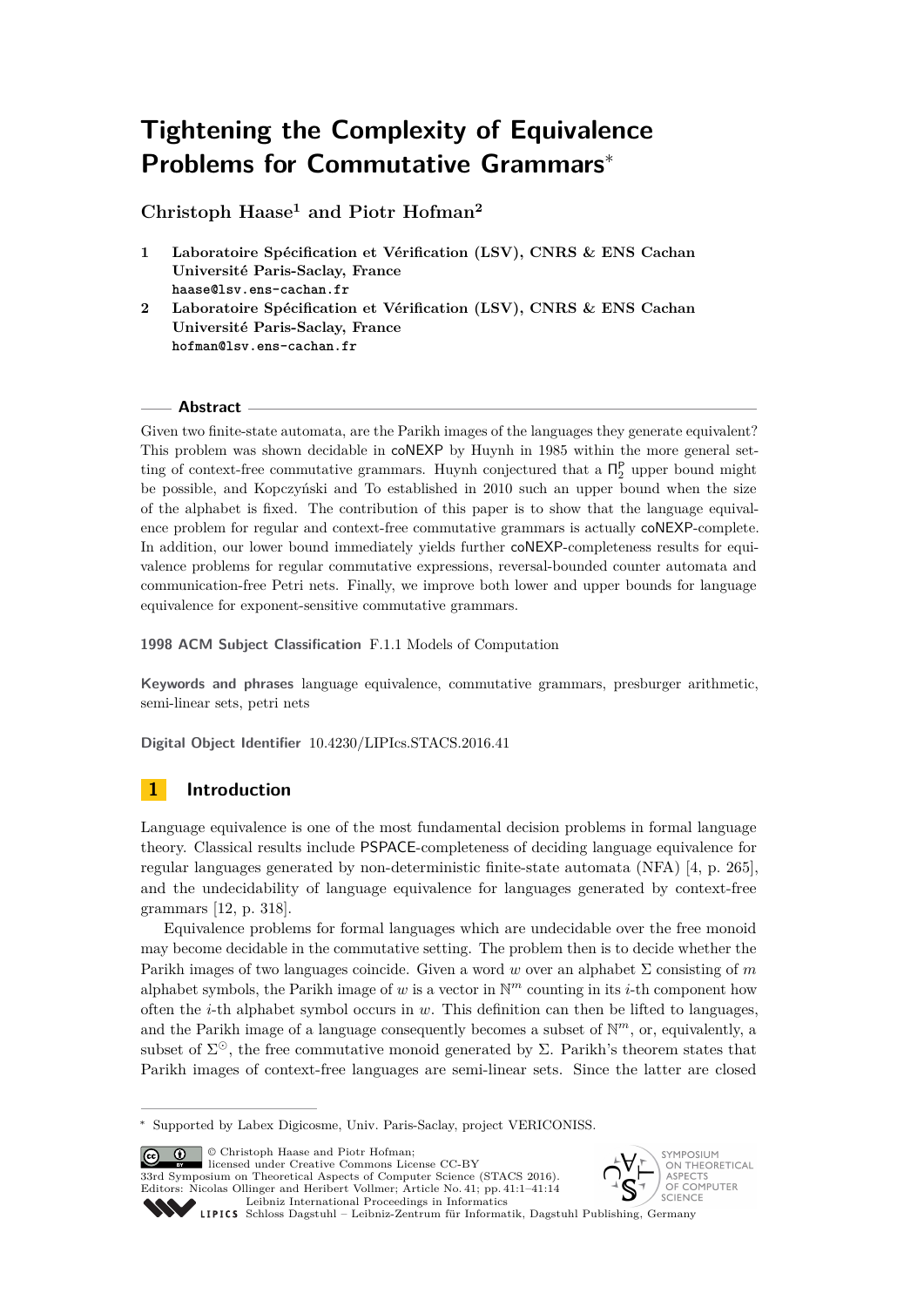#### **41:2 Tightening the Complexity of Equivalence Problems for Commutative Grammars**

under all Boolean operations [\[5\]](#page-12-2), deciding equivalence between Parikh images of context-free languages is decidable.

When dealing with Parikh images of formal languages, it is technically more convenient to directly work with commutative grammars, which were introduced by Huynh in his seminal paper [\[13\]](#page-12-3) and are "generating devices for commutative languages [that] use [the] free commutative monoid instead of [the] free monoid." In [\[13\]](#page-12-3), Huynh studied the uniform word problem for various classes of commutative grammars; the complexity of equivalence problems for commutative grammars was subsequently investigated in a follow-up paper [\[14\]](#page-12-4). One of the main results in [\[14\]](#page-12-4) is that the equivalence problem for regular and context-free commutative grammars is  $\Pi_2^{\mathsf{P}}$ -hard and in coNEXP. Huynh remarks that a better upper bound might be possible and states as an open problem the question whether the equivalence problem for context-free commutative grammars is  $\Pi_2^{\mathsf{P}}$ -complete [\[14,](#page-12-4) p. 117]. Some progress towards answering this question was made by Kopczyński and To, who showed that inclusion and *a fortiori* equivalence for regular and context-free commutative grammars are coNPcomplete respectively  $\Pi_2^P$ -complete when the size of the alphabet is fixed [\[18,](#page-12-5) [17\]](#page-12-6). One of the main contributions of this paper is to answer Huynh's question negatively: we show that already for regular commutative grammars the equivalence problem is coNEXP-complete.

Our coNEXP lower bound is established by showing how to reduce validity in the coNEXPcomplete  $\Pi_2$ -fragment of Presburger arithmetic [\[7,](#page-12-7) [8\]](#page-12-8) (i.e. its  $\forall^*\exists^*$ -fragment) to language inclusion for regular commutative grammars. A reduction from this fragment of Presburger arithmetic has recently been used in [\[9\]](#page-12-9) in order to show coNEXP-completeness of inclusion for integer vector addition systems with states ( $\mathbb{Z}-VASS$ ), and this reduction is our starting point. Similarly to the standard definition of vector addition systems with states, Z-VASS comprise a finite-state controller with a finite number of counters which, however, range over the integers. Consequently, counters can be incremented and decremented, may drop below zero, and the order in which transitions in Z-VASS are taken may commute along a run—those properties are crucial to the hardness proof in [\[9\]](#page-12-9). The corresponding situation is different and technically challenging for regular commutative grammars. In particular, alphabet symbols can only be produced but not deleted, and, informally speaking, we cannot produce negative quantities of alphabet symbols.

A further contribution of our paper is to establish a new upper bound for the equivalence problem for exponent-sensitive commutative grammars, a generalisation of context-free commutative grammars where the left-hand sides of productions may contain an arbitrary number of some non-terminal symbol. Exponent-sensitive commutative grammars were recently introduced by Mayr and Weihmann in [\[21\]](#page-12-10), who showed PSPACE-completeness of the word problem and membership in 2-EXPSPACE of the equivalence problem. Our hardness result implies that the equivalence problem is coNEXP-hard, and we also improve the 2-EXPSPACE-upper bound to co-2NEXP.

Finally, commutative grammars are closely related to Petri nets, cf. [\[13,](#page-12-3) [3,](#page-11-0) [27,](#page-13-1) [23\]](#page-13-2). We also discuss implications of our results to equivalence problems for various classes of Petri nets as well as regular commutative expressions [\[2\]](#page-11-1) and reversal-bounded counter automata [\[16\]](#page-12-11).

Due to space constraints, we only sketch some of the proofs in this paper. Full proofs can, however, be found in a technical report accompanying this paper which can be obtained from the authors' homepages.[1](#page-1-0)

<span id="page-1-0"></span> $^{\rm 1}$  <http://www.mimuw.edu.pl/~ph209519/Papers/Stacs2016.pdf>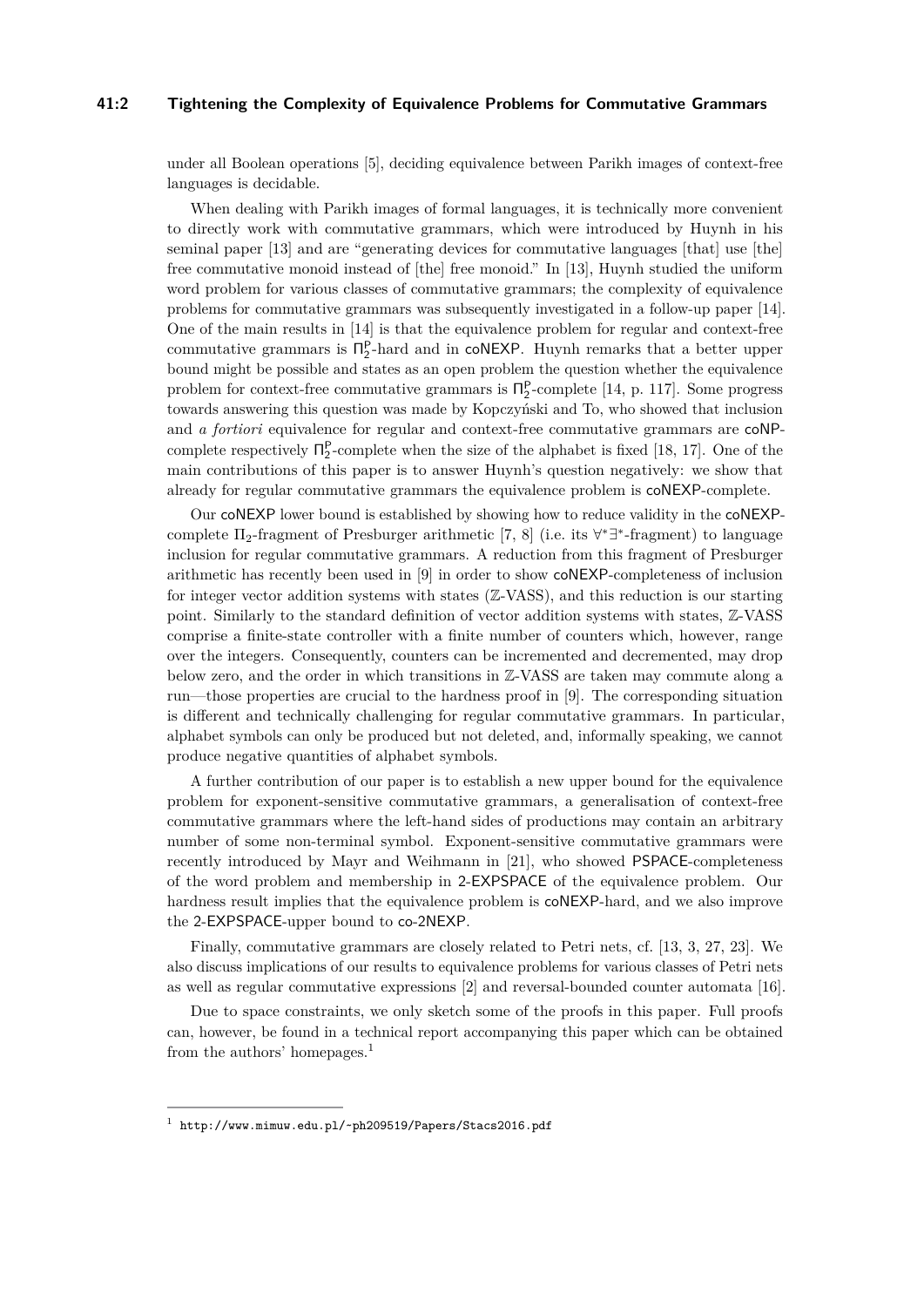# **2 Preliminaries**

## **2.1 Commutative Grammars**

Let  $\Sigma = \{a_1, \ldots, a_m\}$  be a finite alphabet. The free monoid generated by  $\Sigma$  is denoted by  $\Sigma^*$ , and we denote by  $\Sigma^{\odot}$  the free commutative monoid generated by Σ. We interchangeably use different equivalent ways in order to represent a word  $w \in \Sigma^{\odot}$ . For  $1 \leq j \leq m$ , let *i*<sub>j</sub> be the number of times  $a_j$  occurs in *w*, we equivalently write *w* as  $w = a_1^{i_1} a_2^{i_2} \cdots a_m^{i_m}$ ,  $w = (i_1, i_2, \ldots, i_m) \in \mathbb{N}^m$  or  $w : \Sigma \to \mathbb{N}$  with  $w(a_j) = i_j$ , whatever is most convenient. By  $|w| = \sum_{1 \leq j \leq m} i_j$  we denote the length of *w*, and the representation size  $\#w$  of *w* is  $\sum_{1 \leq j \leq m} \lceil \log i_j \rceil$ . Given  $v, w \in \Sigma^{\odot}$ , we sometimes write  $v + w$  in order to denote the concatenation  $v \cdot w$  of  $v$  and  $w$ . The empty word is denoted by  $\epsilon$ , and as usual  $\Sigma^+ \stackrel{\text{def}}{=} \Sigma^* \setminus {\epsilon}$ is the free semi-group and  $\Sigma^{\oplus} \stackrel{\text{def}}{=} \Sigma^{\odot} \setminus {\{\epsilon\}}$  the free commutative semi-group generated by  $\Sigma$ . For  $\Gamma \subseteq \Sigma$ ,  $\pi_{\Gamma}(w)$  denotes the projection of *w* onto alphabet symbols from  $\Gamma$ .

A commutative grammar (sometimes just grammar in the following) is a tuple  $G =$  $(N, \Sigma, S, P)$ , where

- $\blacksquare$  *N* is the finite set of non-terminal symbols;
- $\sum$  is a finite alphabet, the set of terminal symbols, such that  $N \cap \Sigma = \emptyset$ ;
- $S \in N$  is the axiom; and
- $P \subseteq N^{\oplus} \times (N \cup \Sigma)^{\odot}$  is a finite set of productions.
- The size of  $G$ , denoted by  $#G$ , is defined as

#*G* def = |*N*| + |Σ| + X (*V,W*)∈*P* |*V* | + |*W*|*.*

Note that commutative words in *G* are encoded in unary. Unless stated otherwise, we use this definition of the size of a commutative grammar in this paper.

Subsequently, we write  $V \to W$  whenever  $(V, W) \in P$ . Let  $D, E \in (N \cup \Sigma)^{\odot}$ , we say *D* directly generates *E*, written  $D \Rightarrow_G E$ , iff there are  $F \in (N \cup \Sigma)^{\odot}$  and  $V \to W \in P$  such that  $D = V + F$  and  $E = F + W$ . We write  $\Rightarrow_G^*$  to denote the reflexive transitive closure of  $\Rightarrow$ *G*, and if *U*  $\Rightarrow$ <sup>\*</sup><sub>*G*</sub> *V* we say that *U* generates *V*. If *G* is clear from the context, we omit the subscript *G*. For  $U \in N^{\oplus}$ , the reachability set  $\mathcal{R}(G, U)$  and the language  $\mathcal{L}(G, U)$  generated by *G* starting at *U* are defined as

$$
\mathcal{R}(G,U) \stackrel{\text{def}}{=} \{W \in (N \cup \Sigma)^{\odot} : U \Rightarrow^* W\} \qquad \mathcal{L}(G,U) \stackrel{\text{def}}{=} \mathcal{R}(G,U) \cap \Sigma^{\odot}.
$$

The reachability set  $\mathcal{R}(G)$  and the language  $\mathcal{L}(G)$  of *G* are then defined as  $\mathcal{R}(G) \stackrel{\text{def}}{=} \mathcal{R}(G, S)$ and  $\mathcal{L}(G) \stackrel{\text{def}}{=} \mathcal{L}(G, S)$ . The word problem is, given a commutative grammar G and  $w \in \Sigma^{\odot}$ , is  $w \in \mathcal{L}(G)$ ? The main focus of our paper is on the complexity of deciding language inclusion and equivalence for commutative grammars: Given commutative grammars  $G, H$ , language inclusion is to decide  $\mathcal{L}(G) \subset \mathcal{L}(H)$ , and language equivalence is to decide  $\mathcal{L}(G)$  $\mathcal{L}(H)$ . Since our grammars admit non-determinism, language inclusion and equivalence are logarithmic-space inter-reducible.

By imposing restrictions on the set of productions, we obtain various classes of commut-ative grammars. Following [\[13,](#page-12-3) [21\]](#page-12-10), given  $G = (N, \Sigma, S, P)$ , we say that *G* is

- $\blacksquare$  of *type*-0 if there are no restrictions on *P*;
- *context-sensitive* if  $|W| > |V|$  for each  $V \to W \in P$ ;  $\overline{a}$
- *exponent-sensitive* if  $V \in \{ \{U\}^{\oplus} : U \in N \}$  for each  $V \to W \in P$ ;  $\overline{a}$
- *context-free* if  $V \in N$  for each  $V \to W \in P$ ;  $\overline{a}$
- *regular* if  $V \in N$  and  $W \in (N \cup \{\epsilon\}) \cdot \Sigma^{\odot}$  for each  $V \to W \in P$ .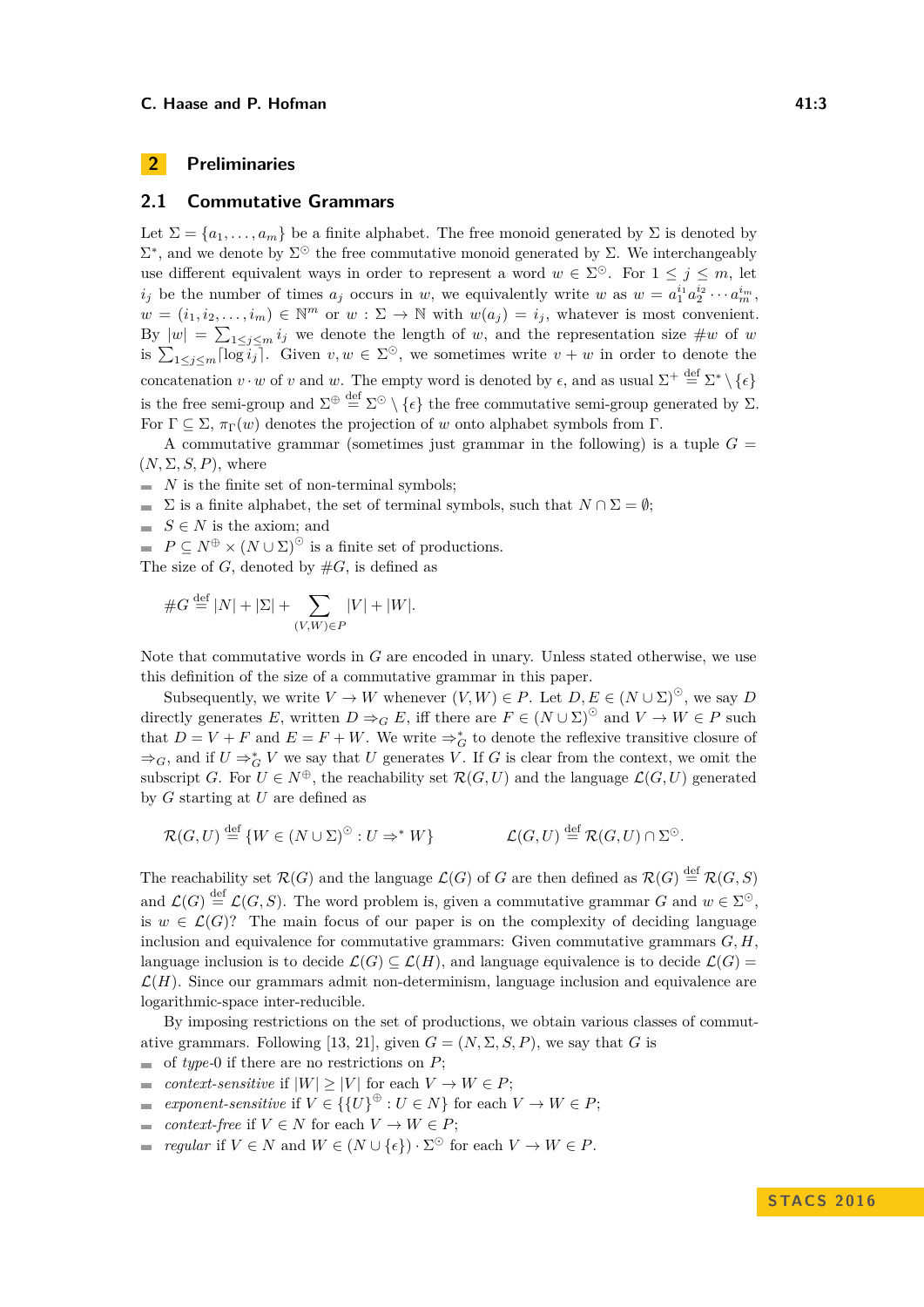#### **41:4 Tightening the Complexity of Equivalence Problems for Commutative Grammars**

Equivalence problems for commutative grammars were studied by Huynh, who showed that it is undecidable for context-sensitive and hence type-0 grammars, and  $\Pi_2^P$ -hard and in  $\text{coNEXP}$ for regular and context-free commutative grammars [\[14\]](#page-12-4). The main contribution of this paper is to prove the following theorem.

<span id="page-3-0"></span>► **Theorem 1.** *The language equivalence problem for regular and context-free commutative grammars problem is* coNEXP*-complete.*

Exponent-sensitive grammars were only recently introduced by Mayr and Weihmann [\[21\]](#page-12-10). They showed that the word problem is PSPACE-hard, and that language equivalence is PSPACE-hard and in 2-EXPSPACE. The lower bounds require commutative words on the left-hand sides of productions to be encoded in binary. The second main contribution of our paper is to improve those results as follows.

<span id="page-3-1"></span>▶ **Theorem 2.** The language equivalence problem for exponent-sensitive commutative gram*mars is* coNEXP*-hard and in* co*-*2NEXP*.*

# **2.2 Presburger Arithmetic, Linear Diophantine Inequalities and Semi-Linear Sets**

Let  $u = (u_1, \ldots, u_m)$ ,  $v = (v_1, \ldots, v_m) \in \mathbb{Z}^m$ , the sum of  $u$  and  $v$  is defined component-wise, i.e.,  $u + v = (u_1 + v_1, \ldots, u_m + v_m)$ . Given  $u \in \mathbb{Z}$ ,  $\hat{u}$  denotes the vector consisting of *u* in every component and any appropriate dimension. Let  $1 \leq i \leq j \leq m$ , we define  $\pi_{[i,j]}(u) \stackrel{\text{def}}{=} (u_i,\ldots,u_j)$ . By  $||u||_{\infty}$  we denote the maximum norm of *u*, i.e.,  $||u||_{\infty} \stackrel{\text{def}}{=}$  $\max\{|u_i|: 1 \leq i \leq n\}$ . Let  $M, N \subseteq \mathbb{Z}^m$  and  $k \in \mathbb{Z}$ , as usual  $M + N$  is defined as  $\{m + n\}$ :  $m \in M$ ,  $n \in N$ } and  $k \cdot M \stackrel{\text{def}}{=} \{k \cdot m : m \in M\}$ . Moreover,  $||M||_{\infty} \stackrel{\text{def}}{=} \max\{||z||_{\infty} : z \in M\}$ . The size  $\#\bm{u}$  of  $\bm{u}$  is  $\#\bm{u} \stackrel{\text{def}}{=} \sum_{1 \leq i \leq m} \lceil \log |u_i| \rceil$ , i.e., numbers are encoded in binary, and the size of *M* is  $\#M \stackrel{\text{def}}{=} \sum_{\mathbf{u} \in M} \# \mathbf{u}$ . For an  $m \times n$  matrix *A* consisting of elements  $a_{ij} \in \mathbb{Z}$ ,  $||A||_{1,\infty} \stackrel{\text{def}}{=} \max\{\sum_{1 \leq j \leq n} |a_{ij}| : 1 \leq i \leq m\}.$ 

Presburger arithmetic is the is the first-order theory of the structure  $\langle \mathbb{N}, 0, 1, +, \geq \rangle$ . In this paper, atomic formulas of Presburger arithmetic are linear Diophantine inequalities of the form

$$
\sum_{1 \le i \le n} a_i \cdot x_i \ge z_i,
$$

where  $a_i, z_i \in \mathbb{Z}$  and the  $x_i$  are first-order variables. Formulas of Presburger arithmetic can then be obtained in the usual way via positive Boolean combinations of atomic formulas and existential and universal quantification over first-order variables, i.e., according to the following grammar:

$$
\phi ::= \forall \mathbf{x}.\phi \mid \exists \mathbf{x}.\phi \mid \phi \land \phi \mid \phi \lor \phi \mid t
$$

Here, the *x* range over tuples of first-order variables, and *t* ranges over linear Diophantine inequalities as above. We assume that formulas of Presburger arithmetic are represented as a syntax tree, with no sharing of sub-formulas.

Given a formula *φ* of Presburger arithmetic with no free variables, validity is to decide whether  $\phi$  holds with respect to the standard interpretation in arithmetic. By  $\|\phi\|_{\infty}$  we denote the largest constant occurring in  $\phi$ , and  $|\phi|$  is the length of  $\phi$ , i.e., the number of symbols required to write down  $\phi$ , where constants are represented in unary. In analogy to matrices,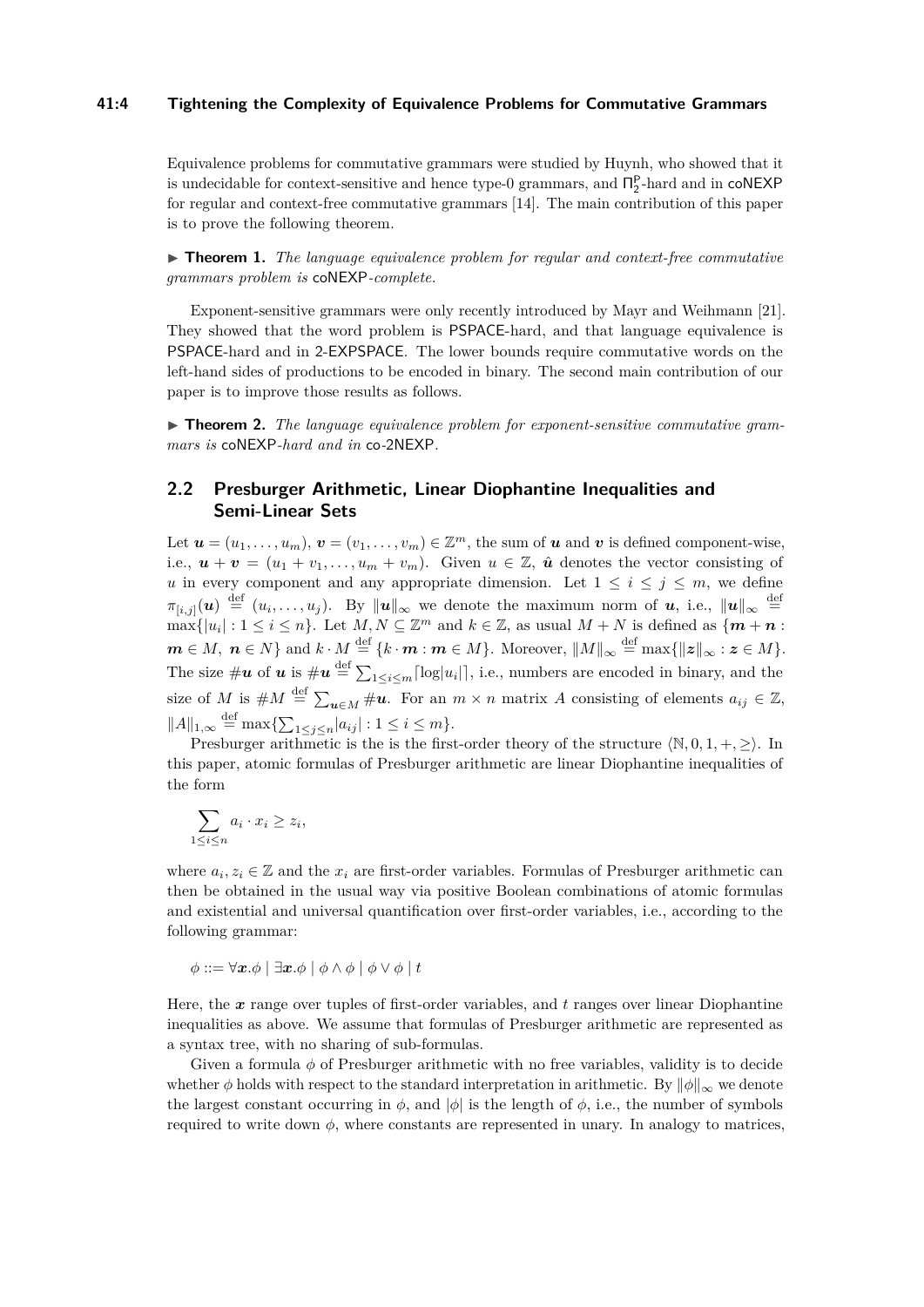we define  $\|\phi\|_{1,\infty} \stackrel{\text{def}}{=} \|\phi\|_{\infty} \cdot |\phi|$ . Let  $\psi(x)$  be a quantifier-free formula open in  $x = (x_1, \ldots, x_m)$ and  $\mathbf{x}^* = (x_1^*, \ldots, x_m^*) \in \mathbb{N}^m$ , we denote by  $\psi[\mathbf{x}^*/\mathbf{x}]$  the formula obtained from  $\psi$  by replacing every  $x_i$  in  $\psi$  by  $x_i^*$ . Finally, given a quantifier-free Presburger formula  $\psi$  containing linear Diophantine inequalities  $t_1, \ldots, t_k$  and  $b_1, \ldots, b_k \in \{0, 1\}, \psi[b_1/t_1, \ldots, b_k/t_k]$  denotes the Boolean formula obtained from  $\psi$  by replacing every  $t_i$  with  $b_i$ .

In this paper, we are in particular interested in the  $\Pi_2$ -fragment of Presburger arithmetic. i.e. the fragment in which formulas are restricted to a form  $\phi = \forall x \cdot \exists y \cdot \psi(x, y)$  where  $\psi(x, y)$ is quantifier free, for which the following is known.

<span id="page-4-2"></span>I **Theorem 3** ([\[7,](#page-12-7) [8\]](#page-12-8))**.** *Validity in the* Π2*-fragment of Presburger arithmetic is* coNEXP*complete (with hardness under polynomial-time many-one reductions).*

The sets of natural numbers definable in Presburger arithmetic are semi-linear sets [\[6\]](#page-12-12). Let  $\mathbf{b} \in \mathbb{N}^m$  and  $P = {\mathbf{p}_1, \ldots, \mathbf{p}_n}$  be a finite subset of  $\mathbb{N}^m$ , define

cone(P) 
$$
\stackrel{\text{def}}{=} \{\lambda_1 \cdot \mathbf{p}_1 + \cdots + \lambda_n \cdot \mathbf{p}_n : \lambda_i \in \mathbb{N}, 1 \leq i \leq n\}.
$$

A linear set  $L(\boldsymbol{b}, P)$  with base *b* and periods *P* is defined as  $L(\boldsymbol{b}, P) \stackrel{\text{def}}{=} \boldsymbol{b} + \text{cone}(P)$ . A semi-linear set is a finite union of linear sets. For convenience, given a finite subset  $B$  of  $\mathbb{N}^m$ , we define  $L(B, P) \stackrel{\text{def}}{=} \bigcup_{b \in B} L(b, P)$ . The size of a semi-linear set  $M = \bigcup_{i \in I} L(B_i, P_i) \subseteq \mathbb{N}^m$ is defined as

#*M* def = X *i*∈*I* #*B<sup>i</sup>* + |*B<sup>i</sup>* | · #*P<sup>i</sup> .*

In particular, numbers are encoded in binary. Given a semi-linear set  $N \subseteq \mathbb{N}^m$ ,  $\#N$  is the minimum over the sizes of all semi-linear sets  $M = \bigcup_{i \in I} L(b_i, P_i)$  such that  $N = M$ .

A system of linear Diophantine inequalities *D* is a conjunction of linear inequalities over the same first-order variables  $x = (x_1, \ldots, x_n)$ , which we write in the standard way as  $D: A \cdot x \geq c$ , where *A* is a  $m \times n$  integer matrix and  $c \in \mathbb{N}^m$ . The size #*D* of *D* is the number of symbols required to write down *D*, where we assume binary encoding of numbers. The set of solutions of *D* is denoted by  $[\![D]\!] \subseteq \mathbb{N}^n$ . We say that *D* is feasible if  $[\![D]\!] \neq \emptyset$ . In [\[24,](#page-13-3) [1\]](#page-11-2), bounds on the semi-linear representation of  $\llbracket D \rrbracket$  are established. The following theorem is a consequence of Corollary 1 in [\[24\]](#page-13-3) and Theorem 5 in [\[1\]](#page-11-2).

<span id="page-4-1"></span>**► Theorem 4.** Let  $D: A \cdot x \ge c$  be a system of linear Diophantine inequalities such that A *is an*  $m \times n$  *matrix. Then*  $[D] = L(B, P)$  *for*  $B, P \subseteq \mathbb{N}^n$  *such that*  $|P| \leq {m+n \choose m}$  *and* 

 $||B||_{\infty}, ||P||_{\infty} \leq (||A||_{1,\infty} + ||c||_{\infty} + 2)^{m+n}.$ 

# **3 Lower Bounds**

In this section, we establish the coNEXP-lower bound of Theorems [1](#page-3-0) and [2.](#page-3-1) For the sake of a clear presentation, we will first describe the reduction for context-free commutative grammars, and then outline how the approach can be adapted to regular commutative grammars.

As stated in the introduction, we reduce from validity in the  $\Pi_2$ -fragment of Presburger arithmetic. To this end, let  $\phi = \forall x \, .\exists y \, .\psi(x, y)$  such that  $x = (x_1, \ldots, x_m), y = (y_1, \ldots, y_n).$ and  $\psi$  is a positive Boolean combination of atomic formulas  $t_1, \ldots, t_k$ . For our reduction, we write atomic formulas of *ψ* as

<span id="page-4-0"></span>
$$
t_i: \sum_{1 \le j \le m} (a_{i,j}^+ - a_{i,j}^-) \cdot x_j + z_i^+ - z_i^- \ge \sum_{1 \le j \le n} (b_{i,j}^+ - b_{i,j}^-) \cdot y_j,\tag{1}
$$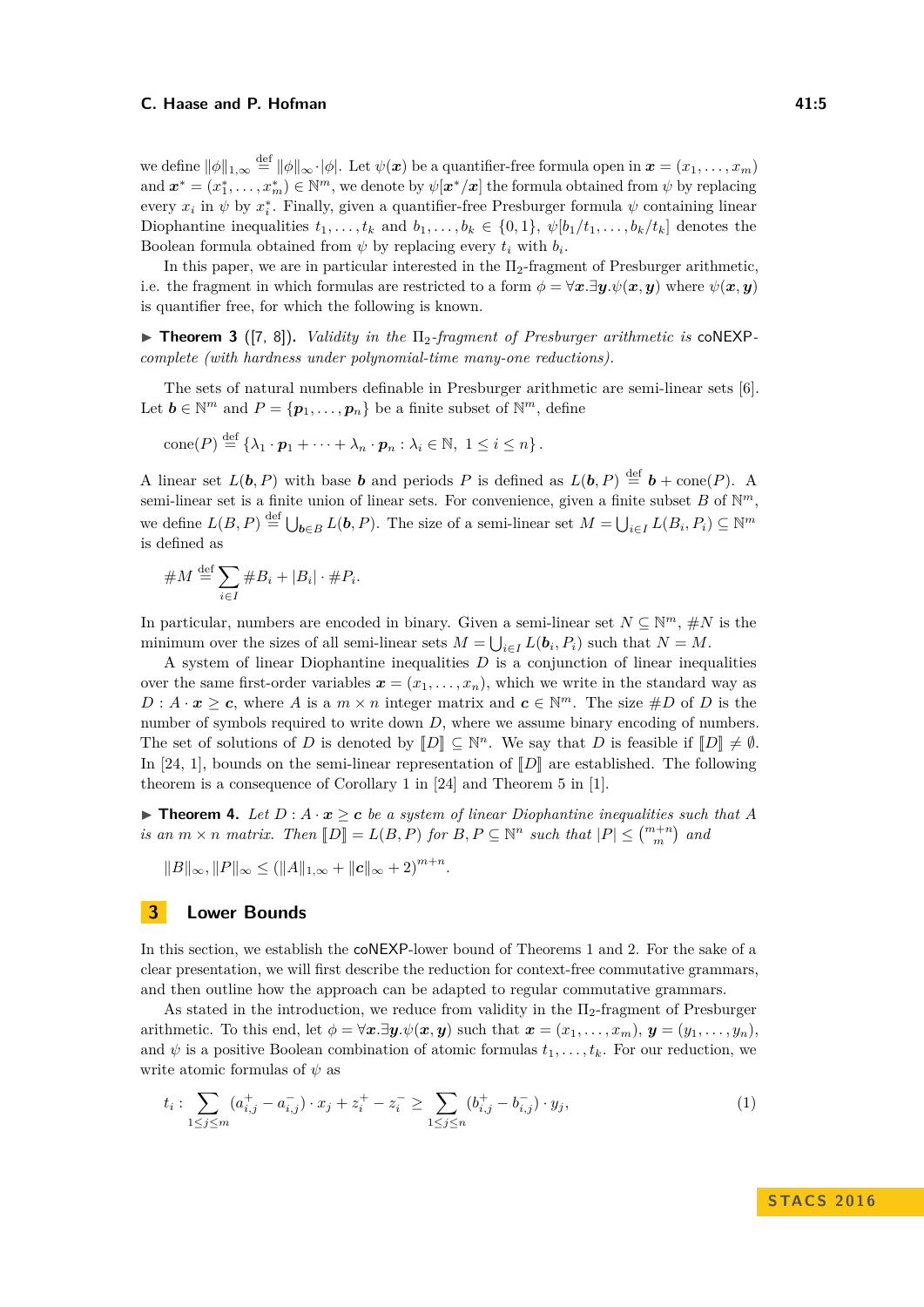#### **41:6 Tightening the Complexity of Equivalence Problems for Commutative Grammars**

where the  $a_{i,j}^+, a_{i,j}^- \in \mathbb{N}$  are such that  $a_{i,j}^+ = 0$  or  $a_{i,j}^- = 0$ , and likewise the  $b_{i,j}^+, b_{i,j}^- \in \mathbb{N}$  are such that  $b_{i,j}^+ = 0$  or  $b_{i,j}^- = 0$ , and the  $z_i^+$ ,  $z_i^- \in \mathbb{N}$  such that  $z_i^+ = 0$  or  $z_i^- = 0$ . Moreover, in the following we set  $a_{i,j} \stackrel{\text{def}}{=} a^+_{i,j} - a^-_{i,j}$ ,  $b_{i,j} \stackrel{\text{def}}{=} b^+_{i,j} - b^-_{i,j}$  and  $z_i \stackrel{\text{def}}{=} z^+_i - z^-_i$ .

# **► Example 5.** Let  $\phi = \forall x.\exists y.\psi(x,y)$  with  $\psi(x,y) = (t_1 \wedge t_2) \vee (t_3 \wedge t_4)$  and

 $t_1 = x \geq 2 \cdot y$   $t_2 = -x \geq -2 \cdot y$   $t_3 = x + 1 \geq 2 \cdot y$   $t_4 = -x - 1 \geq -2 \cdot y$ ,

which expresses that every natural number is either even or odd. Here, for instance,  $a_{2,1}^{+} = 0$ ,  $a_{2,1}^- = 1, z_1^+ = z_1^- = 0, b_{2,1}^+ = 0$  and  $b_{2,1}^- = 2$ . Hence  $a_{2,1} = -1, z_2 = 0$  and  $b_{2,1} = -2$ .

With no loss of generality and due to unary encoding of numbers in  $\phi$ , we may assume that the following inequalities hold:

$$
|\phi| \ge 2 + m + n + k \tag{2}
$$

We furthermore define a constant  $c \in \mathbb{N}$ , whose bit representation is polynomial in  $|\phi|$ , as

<span id="page-5-0"></span>
$$
c \stackrel{\text{def}}{=} \min\{2^n : n \in \mathbb{N}, \ 2^n \ge |\phi|^{3 \cdot |\phi| + 2} \cdot 2^{|\phi|}\}.
$$
 (3)

Let  $\Sigma \stackrel{\text{def}}{=} \{t_1^+, t_1^-, \ldots, t_k^+, t_k^-\}$ , we now show how to construct in logarithmic space contextfree commutative grammars  $G, H$  over  $\Sigma$  such that  $\mathcal{L}(G) \subseteq \mathcal{L}(H)$  iff  $\phi$  is valid. The underlying idea is as follows: the language of *G* consists of all possible values of the left-hand sides of the inequalities  $t_i$  for every choice of  $x$ , where the value of some  $t_i$  is represented by a word  $w \in \Sigma^{\odot}$  via the difference  $w(t_i^+) - w(t_i^-)$ . For every  $w \in \Sigma^{\odot}$  and  $1 \le i \le k$ , we misuse notation and define  $w(t_i) \stackrel{\text{def}}{=} w(t_i^+) - w(t_i^-) \in \mathbb{Z}$ ; note that in particular  $t_i \notin \Sigma$ . The grammar *H* can then be defined in an analogous way and produces the values of the right-hand sides of *H* for a choice of *y*, but can in addition simulate the Boolean structure of  $\psi$  in order to tweak those  $t_i$  for which, informally speaking, it cannot obtain a good value.

Before we define *G*, we remark that in context-free commutative grammars we can assume commutative words to be encoded in binary. This is not possible in regular grammars.

I Remark. For any class of commutative grammars containing context-free commutative grammars, it is with no loss of generality possible to assume binary encoding of commutative words, which has, for instance, been observed in [\[26\]](#page-13-4). For example, given a production  $V \rightarrow a^{2^n}$ ,  $n > 0$ , we can introduce fresh non-terminal symbols  $V_1, \ldots, V_n$  and replace  $V \to a^{2^n}$  by  $V \to V_1 V_1$ ,  $V_n \to a$  and  $V_i \to V_{i+1} V_{i+1}$  for every  $1 \leq i \leq n$ . Clearly, the grammar obtained by this procedure generates the same language and only results in a sub-quadratic blow-up of the size of the resulting grammar.

Recall that we may represent commutative words of  $\Sigma^{\odot}$  as vectors of natural numbers. We define:

$$
u \stackrel{\text{def}}{=} (z_1^+, z_1^-, \dots, z_k^+, z_k^-) \in \Sigma^\odot \quad v_i \stackrel{\text{def}}{=} (a_{1,i}^+, a_{1,i}^-, \dots, a_{k,i}^+, a_{k,i}^-) \in \Sigma^\odot \quad (1 \le i \le m) \tag{4}
$$

where  $a_{j,i}^+, a_{j,i}^-, z_j^+, z_j^-$  are defined in Equation [\(1\)](#page-4-0).

The grammar *G* is constructed as  $G \stackrel{\text{def}}{=} (N_G, \Sigma, S_G, P_G)$ , where  $N_G \stackrel{\text{def}}{=} \{S, X\}$  and  $P_G$  is defined as follows:

$$
S_G \to X\hat{c}u \qquad \qquad X \to \epsilon \qquad \qquad X \to X\hat{c}v_i \qquad \qquad (1 \le i \le m)
$$

Here, *c* is the constant from [\(3\)](#page-5-0) whose addition ensures that the values of the  $t_i^+$  and  $t_i^$ generated by *G* are large. Clearly, *G* can be constructed in logarithmic space even though *c* is exponential in  $|\phi|$ . The following lemma captures the essential properties of *G*.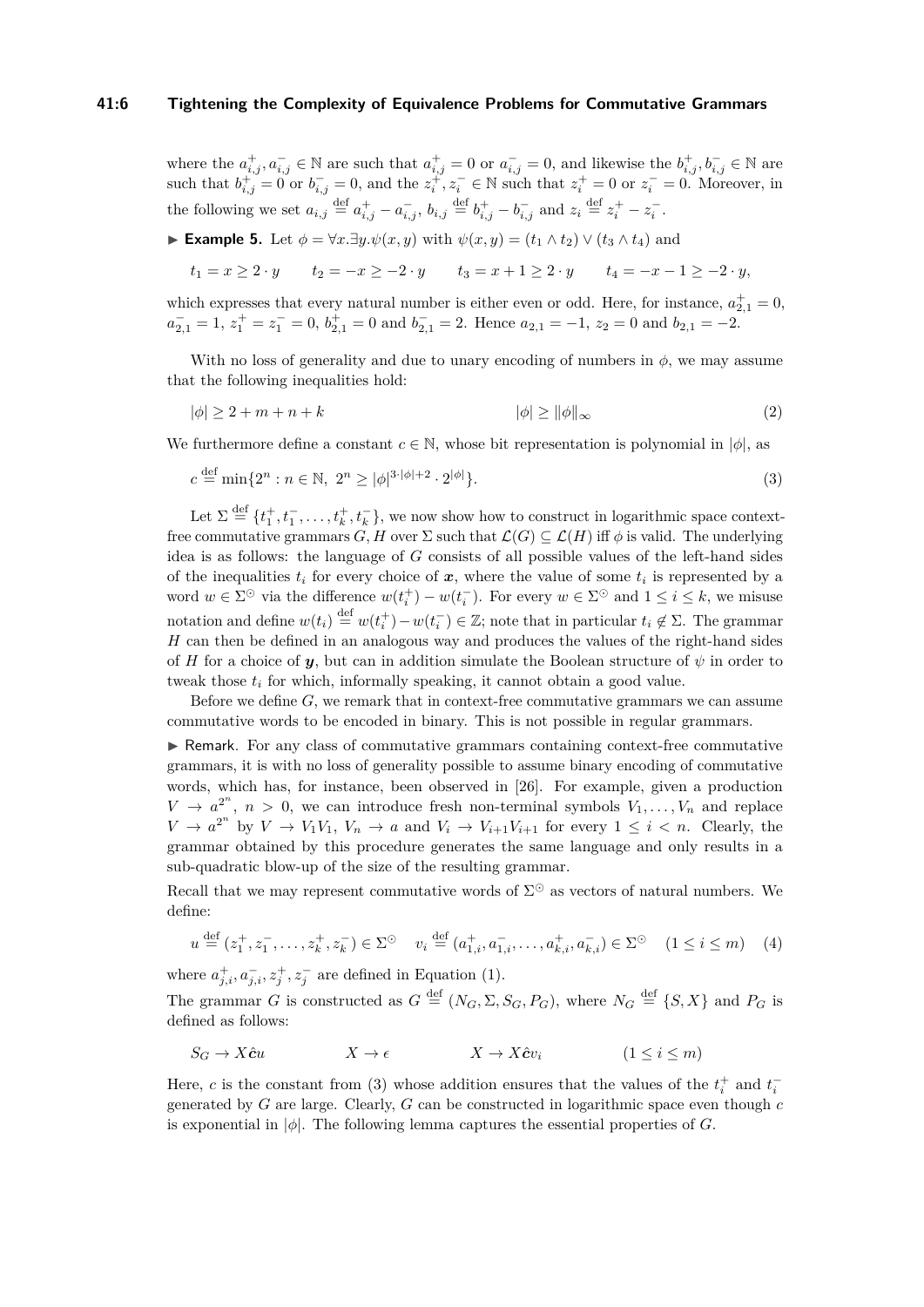<span id="page-6-0"></span>▶ **Lemma 6.** *Let G be as above. The following hold:* 

(i) For every  $x \in \mathbb{N}^m$  there exists  $w \in \mathcal{L}(G)$  such that for all  $1 \leq i \leq k$ ,

$$
w(t_i) = \sum_{1 \le j \le m} (a_{i,j}^+ - a_{i,j}^-) \cdot x_j + z_i^+ - z_i^-.
$$

(ii) *For every*  $w \in \mathcal{L}(G)$  *there exists*  $\mathbf{x} \in \mathbb{N}^m$  *such that for all*  $1 \leq i \leq k$ *,* 

<span id="page-6-3"></span><span id="page-6-2"></span>
$$
w(t_i) = \sum_{1 \le j \le m} (a_{i,j}^+ - a_{i,j}^-) \cdot x_j + z_i^+ - z_i^- \tag{5}
$$

$$
w(t_i^+) \ge c + z_i^+ + \sum_{1 \le j \le m} c \cdot x_j \ge c \cdot (1 + ||x||_{\infty})
$$
\n(6)

<span id="page-6-4"></span>
$$
w(t_i^-) \ge c + z_i^- + \sum_{1 \le j \le m} c \cdot x_j \ge c \cdot (1 + ||x||_{\infty}).
$$
\n(7)

We now turn towards the construction of  $H \stackrel{\text{def}}{=} (N_H, \Sigma, S_H, P_H)$  and define the set of non-terminals  $N_H$  and productions  $P_H$  of  $H$  in a step-wise fashion. Starting in  $S_H$ ,  $H$ branches into three gadgets starting at the non-terminal symbols  $Y$ ,  $F_{\psi}$  and  $I$ :

 $S_H \to Y F_{\psi} I$ 

Here, *Y* is an analogue to *X* in *G*. Informally speaking, it allows for obtaining the right-hand sides of the inequalities  $t_i$  for a choice of  $y \in \mathbb{N}^n$ . In analogy to *G*, we define

$$
w_i \stackrel{\text{def}}{=} (b_{1,i}^+, b_{1,i}^-, \dots, b_{k,i}^+, b_{k,i}^-) \in \Sigma^{\odot}
$$
  
\n
$$
Y \to Y w_i
$$
  
\n
$$
Y \to \epsilon
$$
  
\n
$$
(1 \le i \le n)
$$
  
\n
$$
(1 \le i \le n)
$$

In contrast to *X* from *G*, note that *Y* does not add  $\hat{c}$  every time it loops. The following lemma is the analogue of *H* to Lemma [6](#page-6-0) and can be shown along the same lines.

<span id="page-6-1"></span> $\blacktriangleright$  **Lemma 7.** Let Y be the non-terminal of H as defined above. The following hold: (i) For every  $y \in \mathbb{N}^n$  there exists  $w \in \mathcal{L}(H, Y)$  such that for all  $1 \leq i \leq k$ ,  $w(t_i^+)$  $\sum_{1 \leq j \leq n} b^+_{i,j} \cdot y_j$ ,  $w(t_i^-) = \sum_{1 \leq j \leq n} b^-_{i,j} \cdot y_j$ , and

$$
w(t_i) = \sum_{1 \le j \le n} (b_{i,j}^+ - b_{i,j}^-) \cdot y_j.
$$

(ii) *For every*  $w \in \mathcal{L}(H, Y)$  *there exists*  $y \in \mathbb{N}^n$  *such that for all*  $1 \leq i \leq k$ *,* 

$$
w(t_i) = \sum_{1 \le j \le n} (b_{i,j}^+ - b_{i,j}^-) \cdot y_j.
$$

It is clear that the *w<sup>Y</sup>* generated by *Y* may not be able to generate all *t<sup>i</sup>* in a way that match all *w* generated by *G* (i.e., all choices of  $x$  made through *G*). For now, let us even assume that  $w(t_i^+) \ge w_Y(t_i^+)$  and  $w(t_i^-) \ge w_Y(t_i^-)$  holds for every  $1 \le i \le k$ . Later, we will show that if there is a good choice for *y*, we can find a good  $w_Y \in \mathcal{L}(H, Y)$  with this property. After generating  $w_Y$ , informally speaking, *H* should produce  $t_i^+$  and  $t_i^-$  in order match  $w$ , provided that  $\psi$  is valid.

In particular, the Boolean structure of  $\psi$  enables us to produce arbitrary quantities of some  $t_i$ . This is the duty of the gadget  $F_\psi$  which allows for assigning arbitrary values to some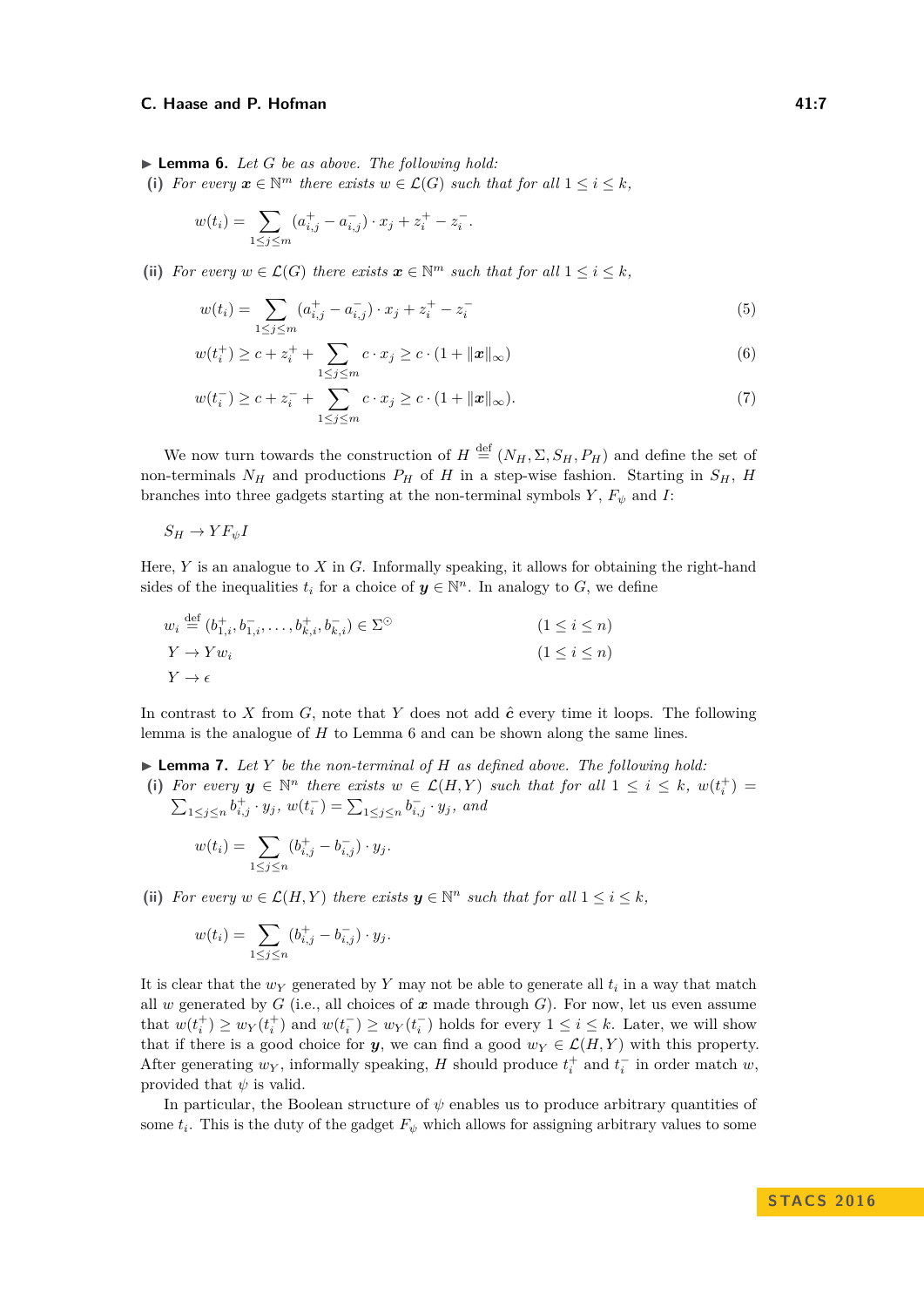#### **41:8 Tightening the Complexity of Equivalence Problems for Commutative Grammars**

atomic formulas  $t_i$  via gadgets  $R_{t_i}$  defined below. The gadget  $F_{\psi}$  recursively traverses the matrix formula  $\psi$  and invokes some  $R_\gamma$  whenever a disjunction is processed and a disjunct  $\gamma$ is evaluated to false:

$$
F_{t_i} \to \epsilon \qquad F_{\alpha \wedge \beta} \to F_{\alpha} F_{\beta} \qquad F_{\alpha \vee \beta} \to F_{\alpha} R_{\beta} \qquad F_{\alpha \vee \beta} \to R_{\alpha} F_{\beta} \qquad F_{\alpha \vee \beta} \to F_{\alpha} F_{\beta}
$$

The definition of  $R_\gamma$  for every subformula  $\gamma$  of  $\psi$  occurring in the syntax tree of  $\psi$  is now not difficult: we traverse  $\gamma$  until we reach a leaf  $t_i$  of the syntax tree of  $\gamma$  and then allow for generating an arbitrary number of alphabet symbols  $t_i^+$  and  $t_i^-$ . Let  $1 \le i \le k$ , we define the following productions:

$$
R_{t_i} \to \epsilon \qquad R_{t_i} \to R_{t_i} t_i^+ \qquad R_{t_i} \to R_{t_i} t_i^- \qquad R_{\alpha \wedge \beta} \to R_{\alpha} R_{\beta} \qquad R_{\alpha \vee \beta} \to R_{\alpha} R_{\beta}
$$

Finally, it remains to provide a possibility to increase  $w_Y(t_i)$  for those  $t_i$  that were not processed by some *Rt<sup>i</sup>* in order to match *w*. For a good choice of *w<sup>Y</sup>* , we certainly should have that for those  $t_i$ , the number of  $t_i$  generated by  $w_Y$  in  $H$  is at least as much as the number generated by *G*. Hence, in order to make *w<sup>Y</sup>* agree with *w* on *t<sup>i</sup>* , all we have to do to  $w_Y$  is to non-deterministically increment, i.e., produce,  $t_i^+$  at least as often as  $t_i^-$ . This is the task of the gadget *I* of *H*, whose production rules are as follows:

$$
I \to \epsilon \qquad \qquad I \to It_i^+ t_i^- \qquad \qquad I \to It_i^+ \qquad \qquad (1 \leq i \leq k)
$$

The subsequent lemma, whose proof is immediate, states the properties of *I* formally.

<span id="page-7-0"></span>
$$
\blacktriangleright \textbf{Lemma 8. } \mathcal{L}(H,I) = \left\{ (n_1^+, n_1^-, \dots, n_k^+, n_k^-) \in \Sigma^\odot : n_j^+ \ge n_j^-, \ 1 \le j \le k \right\}.
$$

This completes the construction of *H*. We now prove the correctness of our construction.

<span id="page-7-1"></span>▶ **Lemma 9.** Suppose  $\mathcal{L}(G) \subseteq \mathcal{L}(H)$ , then  $\phi = \forall x . \exists y . \psi(x, y)$  is valid.

**Proof.** The idea underlying the proof is to show how to construct for every choice of  $x \in \mathbb{N}^m$ some  $y \in \mathbb{N}^n$  such that  $\psi(x, y)$  evaluates to true. By Lemma [6\(](#page-6-0)i), for any  $x \in \mathbb{N}^m$  there exists some corresponding  $w \in \mathcal{L}(G)$  and by assumption  $w \in \mathcal{L}(H)$ . In particular, *w* is composed of some  $w_Y \in \mathcal{L}(H, Y)$  from which by Lemma [7\(](#page-6-1)ii) some suitable  $y \in \mathbb{N}^n$  can be  $\bullet$  obtained.

The converse direction is slightly more involved. Informally speaking, on the first sight one might be worried that *H* produces more  $t_i^+$  or  $t_i^-$  than *G* which cannot be "erased." However, the addition of *c* in every component for every production applied by *G* together with Theorem [4](#page-4-1) allows us to overcome this obstacle.

<span id="page-7-2"></span>**► Lemma 10.** *Suppose*  $\phi = \forall x . \exists y . \psi(x, y)$  *is valid, then*  $\mathcal{L}(G) \subseteq \mathcal{L}(H)$ *.* 

**Proof.** Let  $w \in \mathcal{L}(G)$ , by Lemma [6\(](#page-6-0)ii) there exists  $x^* \in \mathbb{N}^m$  such that [\(5\)](#page-6-2), [\(6\)](#page-6-3) and [\(7\)](#page-6-4) hold. By assumption, there is  $y^* \in \mathbb{N}^n$  such that  $\psi(x^*, y^*)$  holds. Hence, there is  $\xi : \{1, \ldots, k\} \to \{0, 1\}$ such that for all *i* where  $\xi(i) = 1$ ,

$$
\sum_{1 \le j \le m} a_{i,j} \cdot x_j^* + z_i \ge \sum_{1 \le j \le n} b_{i,j} \cdot y_j^*
$$

and  $\psi[\xi(1)/t_1,\ldots,\xi(k)/t_k]$  evaluates to true. With no loss of generality, write  $\{i : \xi(i) =$ 1} = {1,...,h} for some  $1 \leq h \leq k$ . Consider the system  $D : A \cdot (\mathbf{x}, \mathbf{y}) \geq z$  of linear Diophantine inequalities over the unknowns  $x$  and  $y$ , where

$$
A \stackrel{\text{def}}{=} \begin{pmatrix} a_{1,1} & \cdots & a_{1,m} & -b_{1,1} & \cdots & -b_{1,n} \\ \vdots & \ddots & \vdots & \vdots & \ddots & \vdots \\ a_{h,1} & \cdots & a_{h,m} & -b_{h,1} & \cdots & -b_{h,n} \end{pmatrix} \qquad z \stackrel{\text{def}}{=} \begin{pmatrix} -z_1 \\ \vdots \\ -z_h \end{pmatrix}.
$$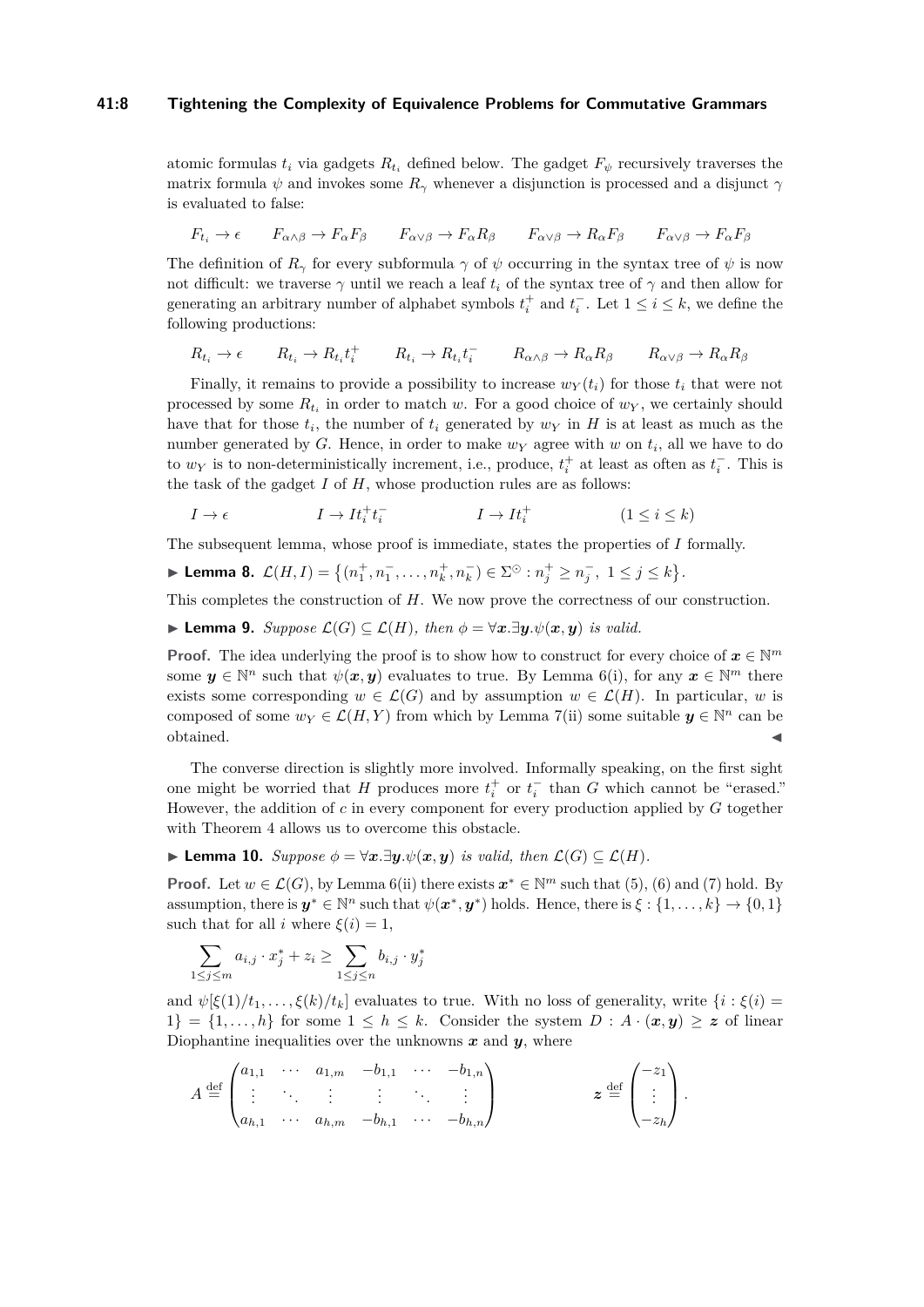By assumption, *D* has a non-empty solution set. We have that *A* is a  $h \times (m+n)$  matrix with  $||M||_{1,\infty} \le ||\psi||_{1,\infty}$  and  $||z||_{\infty} \le ||\psi||_{\infty}$ . By Theorem [4,](#page-4-1) there are  $B, P \subseteq \mathbb{N}^{m+n}$  such that  $[D] = B + \text{cone}(P)$ . Consequently,  $x^* = \pi_{[1,m]}(b + \lambda_1 \cdot p_1 + \cdots + \lambda_\ell \cdot p_\ell)$  for some  $\mathbf{b} \in B$ ,  $\mathbf{p}_i \in P$  and  $\lambda_i \in \mathbb{N}$ . In particular, since  $|P| \leq {h+m+n \choose h} \leq 2^{|\phi|}$  we have

$$
0 \leq \sum_{1 \leq i \leq \ell} \lambda_i \leq ||\mathbf{x}^*||_{\infty} \cdot \ell \leq ||\mathbf{x}^*||_{\infty} \cdot 2^{|\phi|}.
$$
\n(8)

Now let

$$
\boldsymbol{y}^{\dagger} \stackrel{\text{def}}{=} \pi_{[m+1,m+n]}(\boldsymbol{b} + \lambda_1 \cdot \boldsymbol{p}_1 + \cdots + \lambda_{\ell} \cdot \boldsymbol{p}_{\ell}).
$$

We have  $(x^*, y^{\dagger})$  is a solution of *D* and henceforth  $\psi[x^*/x, y^{\dagger}/y]$  evaluates to true. In fact, it is not difficult to show that

$$
\|\pmb{y}^\dagger\|_\infty \leq (1+\|\pmb{x}^*\|_\infty)\cdot \frac{c}{|\phi|^2}.
$$

Combining the estimation of  $\|\mathbf{y}^{\dagger}\|_{\infty}$  with [\(6\)](#page-6-3) and [\(7\)](#page-6-4) of Lemma [6,](#page-6-0) for every  $1 \leq i \leq k$  we obtain

<span id="page-8-0"></span>
$$
w(t_i^+), w(t_i^-) \ge c \cdot (1 + \|\boldsymbol{x}^*\|_{\infty}) \ge \|\boldsymbol{y}^{\dagger}\|_{\infty} \cdot |\phi|^2 \ge \|\boldsymbol{y}^{\dagger}\|_{\infty} \cdot \|\phi\|_{\infty} \cdot |\phi|.
$$
 (9)

By Lemma [7\(](#page-6-1)i) there is  $w_Y \in \mathcal{L}(H, Y)$  such that [\(9\)](#page-8-0) yields

$$
w(t_i^+) \ge \sum_{1 \le j \le n} \|\mathbf{y}^\dagger\|_\infty \cdot \|\phi\|_\infty \ge \sum_{1 \le j \le n} b_{i,j}^+ \cdot y_j^\dagger = w_Y(t_i^+) w(t_i^-) \ge \sum_{1 \le j \le n} \|\mathbf{y}^\dagger\|_\infty \cdot \|\phi\|_\infty \ge \sum_{1 \le j \le n} b_{i,j}^- \cdot y_j^\dagger = w_Y(t_i^-).
$$

Moreover, the construction of  $F_{\psi}$  is such that

$$
\{w_F \in \Sigma^{\odot} : w_F(t_i^+) = w_F(t_i^-) = 0, \ \xi(i) = 1, \ 1 \le i \le k\} \subseteq \mathcal{L}(H, F_{\psi}).
$$

Hence, we can find some  $w_F \in \mathcal{L}(H, F_\psi)$  which allows us to adjust those  $t_i$  for which  $\xi(i) = 0$ . More formally, for  $1 \leq i \leq k$  such that  $\xi(i) = 0$ ,

$$
(w_Y + w_F)(t_i^+) = w(t_i^+)
$$
 and  $(w_Y + w_F)(t_i^-) = w(t_i^-)$ .

On the hand, for all  $1 \leq i \leq k$  such that  $\xi(i) = 1$ ,

$$
(w_Y + w_F)(t_i^+) = w_Y(t_i^+)
$$
 and  $(w_Y + w_F)(t_i^+) = w_Y(t_i^+),$ 

i.e., those  $t_i$  remain untouched by  $w_F$ .

Consequently, it remains to show that there is a suitable  $w_I \in \mathcal{L}(H, I)$  such that we can adjust those  $t_i$  which were left untouched by  $w_F$  above. For all  $1 \leq i \leq k$  such that  $\xi(i) = 1$ , since  $y^{\dagger}$  is a solution of *D*, we have

$$
w(t_i) = w(t_i^+) - w(t_i^-) \ge w_Y(t_i^+) - w_Y(t_i^-) = w_Y(t_i)
$$
  
\n
$$
\iff w(t_i^+) - w_Y(t_i^+) \ge w(t_i^-) - w_Y(t_i^-)
$$
  
\n
$$
\iff \text{there are } m_i, n_i \in \mathbb{N} \text{ such that } w(t_i^+) = w_Y(t_i^+) + m_i + n_i \text{ and}
$$
  
\n
$$
w(t_i^-) = w_Y(t_i^-) + m_i.
$$

But then Lemma [8](#page-7-0) yields the required  $w_I \in \mathcal{L}(H, I)$  such that  $w_I(t_i^+) = m_i + n_i$ ,  $w_I(t_i^-) = m_i$ , and  $w_I(t_j^+) = w_I(t_j^+) = 0$  for all *j* such that  $\xi(j) = 0$ .

Summing up, we have  $w = w_Y + w_I + w_F$ , and hence  $w \in \mathcal{L}(H)$  as required.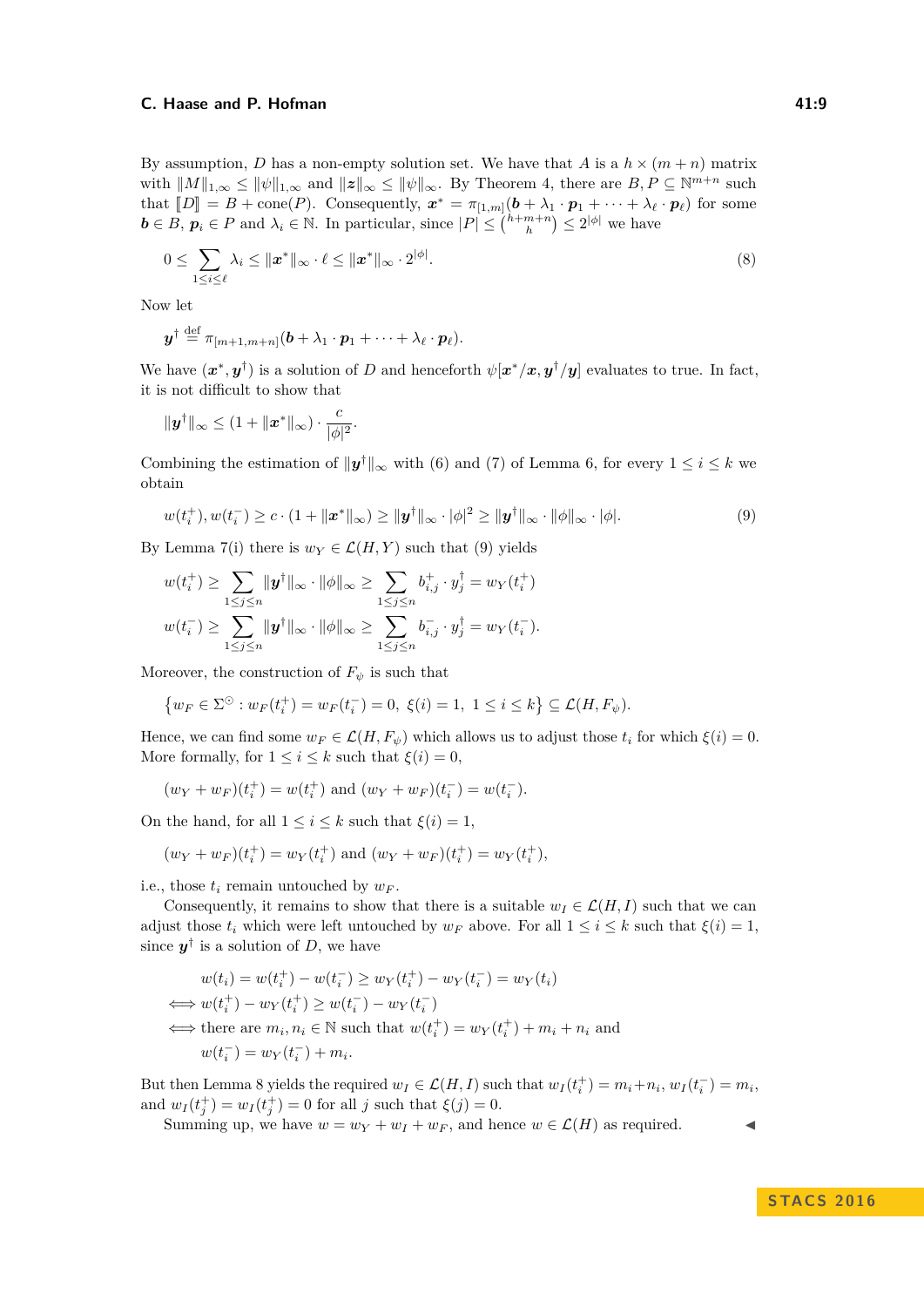#### **41:10 Tightening the Complexity of Equivalence Problems for Commutative Grammars**

|  |  |  | $G: \begin{array}{ c c c c c } \hline p_0 &\hline \overline{p_1} &\hline p_1 &\hline \overline{p_2} &\hline p_2 &\hline \end{array} \cdots \quad p_{i-1} \parallel \overline{p_i} \quad p_i$ |  |
|--|--|--|----------------------------------------------------------------------------------------------------------------------------------------------------------------------------------------------|--|
|  |  |  | $H: \begin{bmatrix} p_0 & \overline{p_1} & p_1 & \overline{p_2} & p_2 & \cdots & p_{i-1} & \overline{p_i} & p_i \end{bmatrix}$                                                               |  |

<span id="page-9-0"></span>**Figure 1** Illustration of the pairing of alphabet symbols. In *G*, we require that in each cell  $w(p_{j+1}) = 2 \cdot \overline{p_j}$ , and in *H* that  $w(p_j) = w(\overline{p_j})$ . Any word fulling these conditions has the property that  $w(p_i) = 2^i \cdot w(p_0)$ .

Lemmas [9](#page-7-1) and [10](#page-7-2) together with Theorem [3](#page-4-2) yield the coNEXP-lower bound of Theorems [1](#page-3-0) and [2](#page-3-1) of the language inclusion problem for context-free and exponent-sensitive grammars, and hence coNEXP-hardness of the equivalence problem.

 $\blacktriangleright$  Remark. It is not difficult to see that one can derive from *G* and *H* commutative context-free grammars  $G^e$  and  $H^e$  such that an even stronger statement holds:

 $\phi$  is valid  $\iff \mathcal{R}(G^e) = \mathcal{R}(H^e)$ *.* 

# <span id="page-9-1"></span>**3.1 Hardness for Regular Commutative Grammars**

It remains to show how our reduction can be adapted in order to prove coNEXP-hardness of the equivalence problem for regular commutative grammars. Due to space constraints, we only sketch the main ideas, full details can be found in the technical report accompanying this paper.

As constructed above, neither *G* nor *H* are regular, the main problem being the following rules of *G*:

$$
S_G \to X\hat{c}u \qquad \qquad X \to X\hat{c}v_i \qquad \qquad (1 \le i \le m).
$$

Here,  $\hat{c}$  is a word of exponential length, cf. Equation  $(3)$ , and, informally speaking, we cannot force a regular commutative grammar to generate an exponential quantity of an alphabet symbol. However, the interplay between *G* and *H* allows us to do so. The main idea is that in order to generate  $\hat{c}$  we use additional alphabet symbols  $p_0, \ldots, p_i$  such that we require that number of occurrences of  $p_{j+1}$  is twice as much as  $p_j$  in a word *w* accepted by *G* for all  $0 \leq j \leq i$ , or otherwise this word is trivially accepted by H. With this approach we get that that if *w* witnesses  $\mathcal{L}(G) \not\subseteq \mathcal{L}(H)$  then  $w(p_i) = 2^i \cdot w(p_0)$ , which is exactly what we need. In some more detail, the construction actually uses further additional alphabet symbols  $\overline{p_1}, \ldots, \overline{p_i}$ . Then, we enforce in *G* that  $w(p_{j+1}) = 2 \cdot w(\overline{p_j})$ , and in *H* that  $w(p_j) = w(\overline{p_{j+1}})$ . This can be achieved by accepting any word *w* in *H* for which  $w(p_i) \neq w(\overline{p_{i+1}})$ . Figure [1](#page-9-0) illustrates this technique of pairing alphabet symbols  $p_j$  and  $\overline{p_j}$ .

Finally, the gadget  $F_{\psi}$  of *H* is also not regular. However, we can alternatively simulate  $\psi$ by a regular grammar in which conjunction in *ψ* corresponds to sequential composition and disjunction to branching.

# **4 Exponent-Sensitive Commutative Grammars**

We now turn towards the equivalence problem for exponent-sensitive commutative grammars and sketch the proof of Theorem [2,](#page-3-1) i.e., show that language inclusion is coNEXP-hard and in co-2NEXP. The lower bound immediately follows from Theorem [1.](#page-3-0) Hence, it remains to provide a co-2NEXP upper bound, thereby improving the 2EXPSPACE upper bound from [\[21\]](#page-12-10). All formal details can be found in the technical report accompanying this paper.

It is sufficient to show that language inclusion between exponent-sensitive commutative grammars can be decided in co-2NEXP. To this end, we adapt an approach proposed by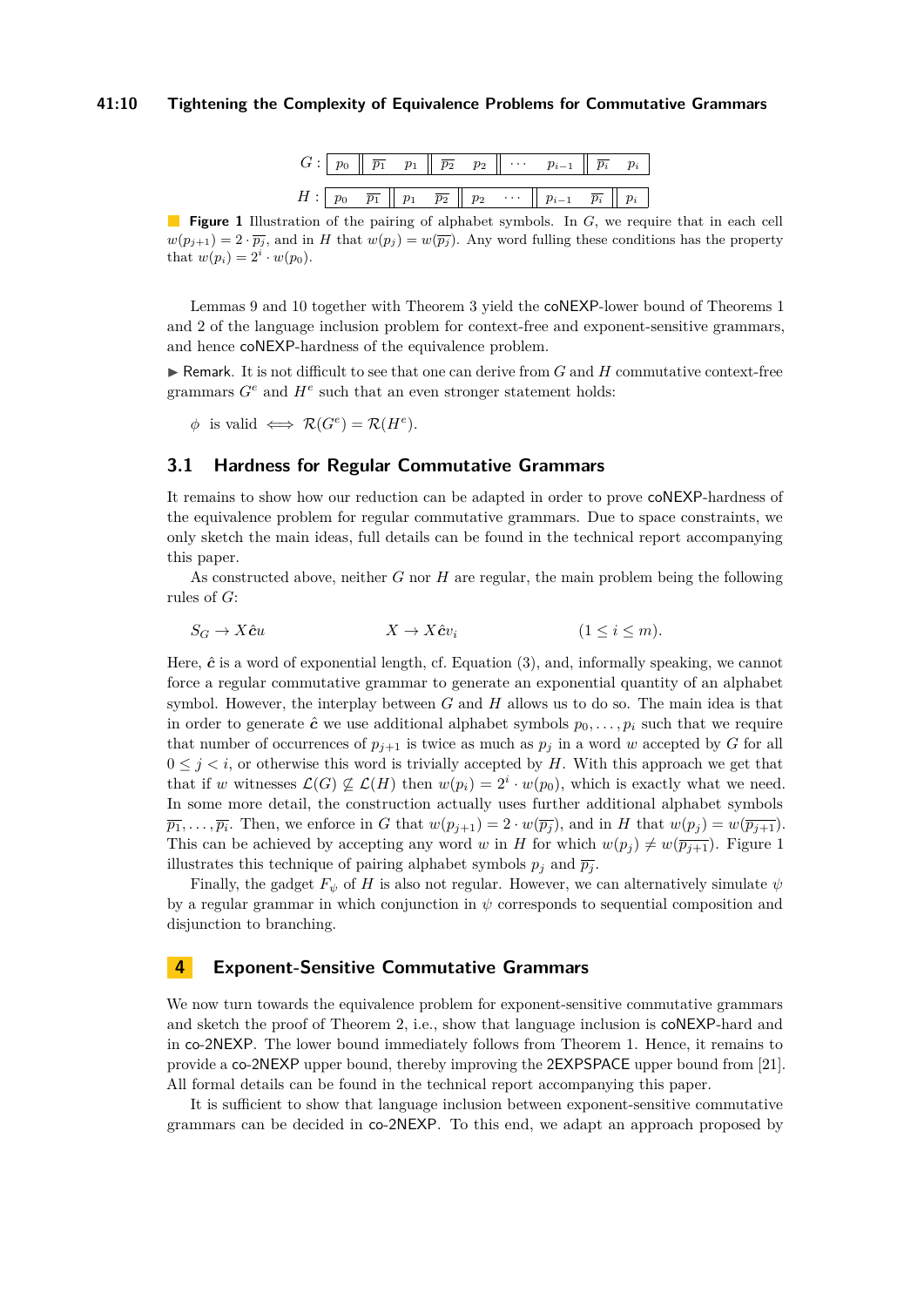Huynh used to show that language inclusion between context-free commutative grammars is in coNEXP [\[14\]](#page-12-4). Let *G* and *H* be exponent-sensitive commutative grammars. The starting point of Huynh's approach is to derive bounds on the size of a commutative word witnessing non-inclusion via the semi-linear representation of the reachability sets of *G* and *H*. For exponent-sensitive commutative grammars, in [\[22\]](#page-13-5)  $\mathcal{R}(G)$  and  $\mathcal{R}(H)$  are shown semi-linear with a representation size doubly exponential in  $#G$  and in  $#H$ , respectively, and this representation is also computable in doubly-exponential time. Given semi-linear sets *M* and *N* such that  $M \setminus N$  is non-empty, Huynh shows in [\[15\]](#page-12-13) that there is some  $v \in M \setminus N$ whose bit-size is polynomial in  $\#M + \#N$ . Consequently, if  $\mathcal{L}(G) \not\subseteq \mathcal{L}(H)$  then the binary representation of some word  $w \in \mathcal{L}(G) \setminus \mathcal{L}(H)$  has size bounded by  $2^{2^{p(\#G + \#H)}}$  for some polynomial *p*. Since the word problem for exponent-sensitive commutative grammars is in PSPACE, deciding  $\mathcal{L}(G) \subseteq \mathcal{L}(H)$  is in 2-EXPSPACE, as observed in [\[22,](#page-13-5) Thm. 5.5]. Now comes the second part of Huynh's approach into play. In [\[14\]](#page-12-4), a Carathéodory-type theorem for semi-linear sets is established: given a linear set  $M = L(b, P) \subseteq \mathbb{N}^m$ , Huynh shows that  $M = \bigcup_{i \in I} L(b_i, P_i)$ , where  $b_i \in L(b, P)$ , each  $b_i$  has bit-size polynomial in  $\#M$ , and  $P_i \subseteq P$ has full column rank and hence in particular  $|P_i| \leq m$ . The key point is that deciding membership in a linear set with such properties is obviously in P using Gaussian elimination, and that we can show that a semi-linear representation of  $\mathcal{R}(G)$  and  $\mathcal{R}(H)$  in which every linear set has those properties is computable in deterministic doubly-exponential time in #*G* and in  $\#H$ , respectively. Consequently, a co-2NEXP algorithm to decide  $\mathcal{L}(G) \subseteq \mathcal{L}(H)$  can initially guess a word *w* whose representation is doubly-exponential in  $\#G + \#H$ , then compute the semi-linear representations of  $\mathcal{R}(G)$  and  $\mathcal{R}(H)$  in the special form of Huynh, and check in time polynomial in  $\#w$  that *w* belongs to  $\mathcal{L}(G)$  and not to  $\mathcal{L}(H)$ .

# **5 Applications to Further Equivalence Problems**

Here, we discuss immediate corollaries of Theorem [1](#page-3-0) for various other equivalence problems in formal language and automata theory. Due to space constraints, we cannot provide formal definitions of the objects we consider; they can be found in the references in the respective paragraphs.

In [\[2\]](#page-11-1), Eilenberg and Schützenberger studied properties of regular languages in commutative monoids which are generated by regular commutative expressions. Such regular expressions are the same as standard regular expression which use the free commutative monoid instead of the free monoid. From Theorem [1,](#page-3-0) we obtain the following statement.

## ▶ **Theorem 11.** *Language equivalence between regular commutative expressions is* coNEXP*complete.*

The upper bound can easily be obtained via a reduction to equivalence between regular commutative grammars. The lower bound follows from the observation that the construction outlined in Section [3.1](#page-9-1) can be adjusted in a way such that the directed graph underlying the constructed regular commutative grammar does not contain nested cycles, and can hence be translated into an equivalent regular commutative expression of linear size.

Regular commutative grammars can also be viewed as 0-reversal-bounded counter automata in which every counter corresponds to an alphabet symbol. Reversal-bounded counter automata were introduced by Ibarra [\[16\]](#page-12-11). Along a run of a *k*-reversal bounded counter automaton, every counter may only change from incrementing to decrementing mode at most *k* times. Given two reversal-bounded counter automata with the same number of counters, equivalence is to decide whether their sets of counter values occurring in a final configuration is the same.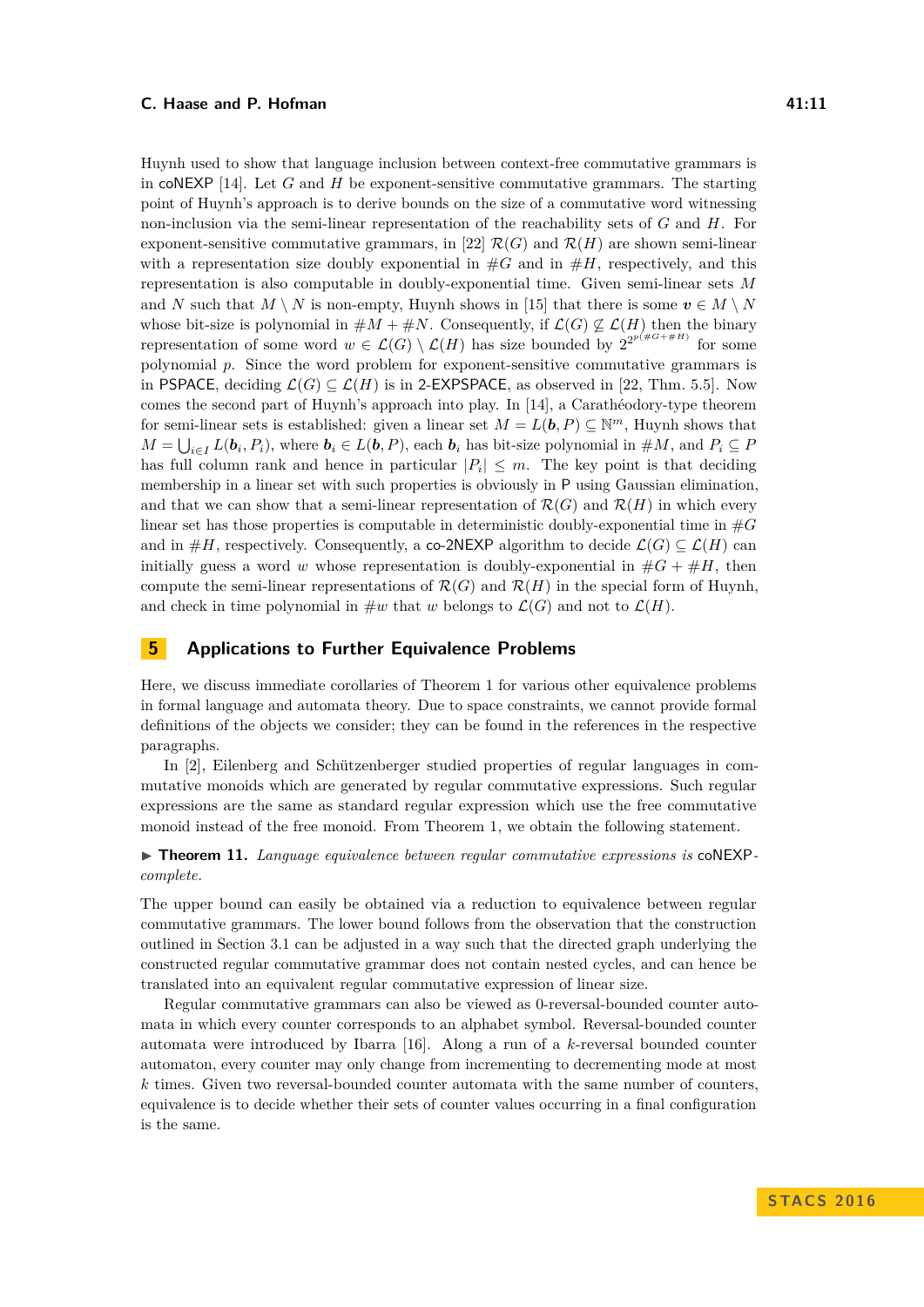## **41:12 Tightening the Complexity of Equivalence Problems for Commutative Grammars**

| commutative grammar | word problem                                       | language equivalence      |  |  |
|---------------------|----------------------------------------------------|---------------------------|--|--|
| $type-0$            | EXPSPACE-h. [20], $\in \mathbf{F}_{\omega^3}$ [19] | undecidable $[10]$        |  |  |
| context-sensitive   | PSPACE-complete [13]                               | undecidable $[14]$        |  |  |
| exponent-sensitive  | PSPACE-complete [21]                               | $coNEXP-h., \in co-2NEXP$ |  |  |
| context-free        | $NP$ -complete [13, 3]                             | coNEXP-complete           |  |  |
| regular             |                                                    |                           |  |  |

<span id="page-11-3"></span>**Table 1** Complexity of the word and the equivalence problem for classes of commutative grammars.

▶ **Theorem 12.** The equivalence problem for reversal-bounded counter automata is coNEXP*complete.*

The lower bound immediately follows from Theorem [1.](#page-3-0) For the upper bound, Hague and Lin [\[11\]](#page-12-17) have shown that the set of counter values occurring in a final configuration is definable in existential Presburger arithmetic. Consequently, given two reversal-bounded counter automata whose reachability sets are defined by existential Presburger formulas  $\varphi(\bm{x})$  and  $\psi(\bm{x})$ , respectively, they are equivalent iff  $\phi \stackrel{\text{def}}{=} \forall \bm{x} \cdot \varphi(\bm{x}) \leftrightarrow \psi(\bm{x})$  is valid. Since  $\phi$  is a  $\Pi_2$ -sentence of Presburger arithmetic, Theorem [3](#page-4-2) yields a coNEXP-upper bound for the equivalence problem.

Finally, it has, for instance, been observed in [\[3,](#page-11-0) [27,](#page-13-1) [23\]](#page-13-2) that context-free commutative grammars can be seen as notational variants of communication-free Petri nets and basic parallel process nets (BPP-nets). In particular, language equivalence is logarithmic-space interreducible with reachability equivalence for such nets. Hence, Theorem [1](#page-3-0) together with Remark [3](#page-8-0) yields the following theorem.

▶ **Theorem 13.** *The equivalence problem for communication-free Petri nets and BPP-nets is* coNEXP*-complete.*

# **6 Conclusion**

We showed that language inclusion and equivalence for regular and context-free commutative grammars are coNEXP-complete, resolving a long-standing open question posed by Huynh [\[14\]](#page-12-4). Our lower bound also carries over to the equivalence problem for exponent-sensitive commutative grammars, for which we could also improve the 2-EXPSPACE-upper bound [\[21\]](#page-12-10) to co-2NEXP. The precise complexity of this problem remains an open problem of this paper. An overview over the complexity of word and equivalence problems for commutative grammars together with references to the literature is provided in Table [1.](#page-11-3)

One major open problem related to the problems discussed in this paper is weak bisimilarity between basic parallel processes. This problem is not known to be decidable and PSPACE-hard [\[25\]](#page-13-6). Unfortunately, it does not seem possible to adjust the construction of our coNEXP-lower bound to also work for weak bisimulation.

#### **References**

<span id="page-11-2"></span>**<sup>1</sup>** Eric Domenjoud. Solving systems of linear Diophantine equations: An algebraic approach. In *Mathematical Foundations of Computer Science (MFCS)*, pages 141–150, 1991.

<span id="page-11-1"></span>**<sup>2</sup>** Samuel Eilenberg and M.P. Schützenberger. Rational sets in commutative monoids. *Journal of Algebra*, 13(2):173–191, 1969.

<span id="page-11-0"></span>**<sup>3</sup>** Javier Esparza. Petri nets, commutative context-free grammars, and basic parallel processes. *Fundamenta Informaticae*, 31(1):13–25, 1997. [doi:10.3233/FI-1997-3112](http://dx.doi.org/10.3233/FI-1997-3112).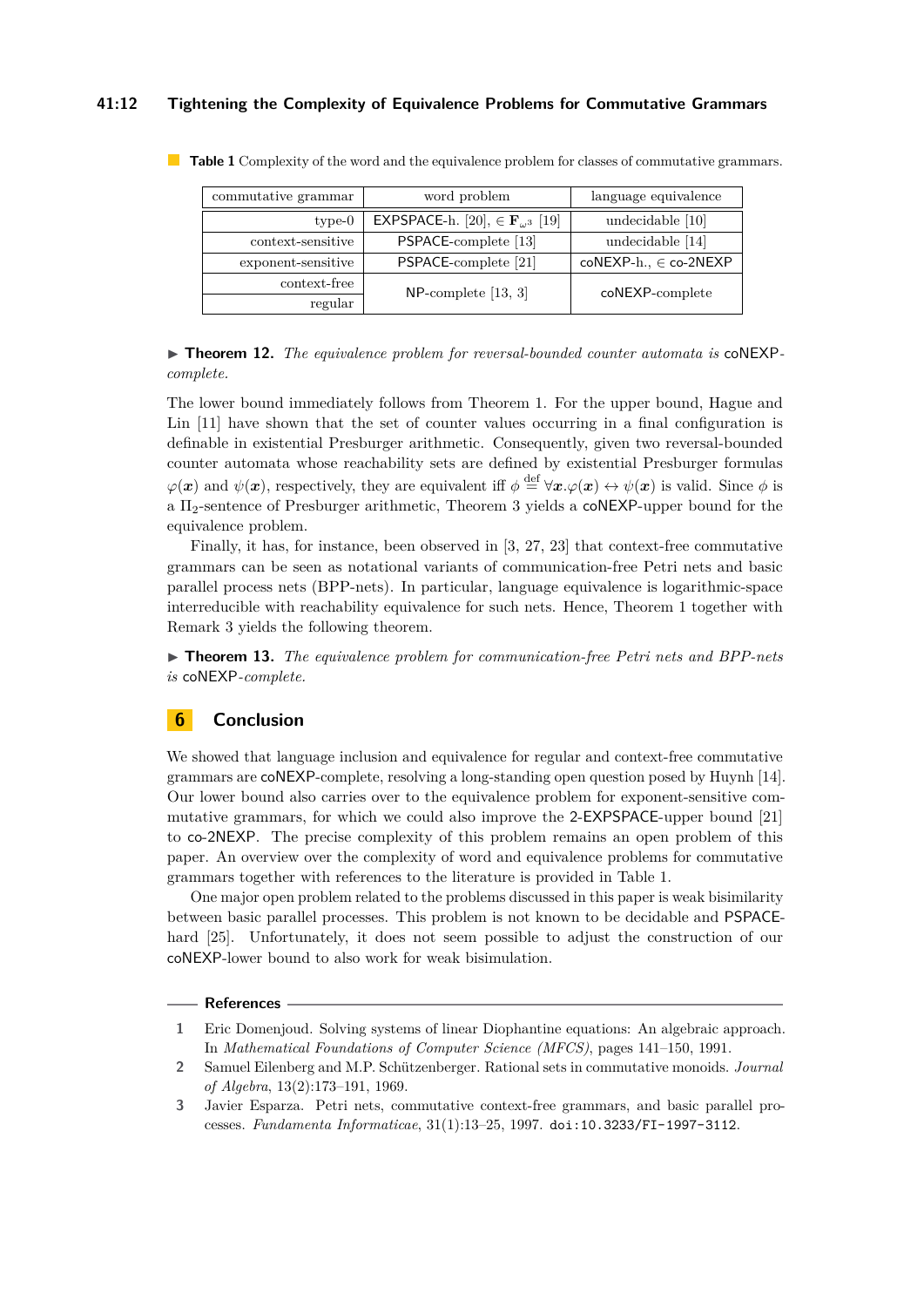- <span id="page-12-0"></span>**4** M. R. Garey and David S. Johnson. *Computers and Intractability: A Guide to the Theory of NP-Completeness*. W. H. Freeman, 1979.
- <span id="page-12-2"></span>**5** Seymour Ginsburg. *The mathematical theory of context free languages*. McGraw-Hill, 1966.
- <span id="page-12-12"></span>**6** Seymour Ginsburg and Edwin H. Spanier. Bounded ALGOL-like languages. *Transactions of the American Mathematical Society*, pages 333–368, 1964.
- <span id="page-12-7"></span>**7** Erich Grädel. Dominoes and the complexity of subclasses of logical theories. *Annals of Pure Applied Logic*, 43(1):1–30, 1989. [doi:10.1016/0168-0072\(89\)90023-7](http://dx.doi.org/10.1016/0168-0072(89)90023-7).
- <span id="page-12-8"></span>**8** Christoph Haase. Subclasses of Presburger arithmetic and the weak EXP hierarchy. In *Proceedings of the Joint Meeting of the 23rd EACSL Annual Conference on Computer Science Logic (CSL) and the 29th Annual ACM/IEEE Symposium on Logic in Computer Science (LICS) (CSL-LICS)*, pages 47:1–47:10. ACM, 2014. [doi:10.1145/2603088.2603092](http://dx.doi.org/10.1145/2603088.2603092).
- <span id="page-12-9"></span>**9** Christoph Haase and Simon Halfon. Integer vector addition systems with states. In *Proceedings of the 8th International Workshop on Reachability Problems (RP)*, volume 8762 of *Lecture Notes in Computer Science*, pages 112–124. Springer, 2014. [doi:10.1007/](http://dx.doi.org/10.1007/978-3-319-11439-2_9) [978-3-319-11439-2\\_9](http://dx.doi.org/10.1007/978-3-319-11439-2_9).
- <span id="page-12-16"></span>**10** Michel Hack. The equality problem for vector addition systems is undecidable. *Theoretical Computer Science*, 2(1):77–95, 1976. [doi:10.1016/0304-3975\(76\)90008-6](http://dx.doi.org/10.1016/0304-3975(76)90008-6).
- <span id="page-12-17"></span>**11** Matthew Hague and Anthony Widjaja Lin. Model checking recursive programs with numeric data types. In *Proccedings of the 23rd International Conference on Computer Aided Verification (CAV)*, volume 6806 of *Lecture Notes in Computer Science*, pages 743–759. Springer, 2011. [doi:10.1007/978-3-642-22110-1\\_60](http://dx.doi.org/10.1007/978-3-642-22110-1_60).
- <span id="page-12-1"></span>**12** John E. Hopcroft, Rajeev Motwani, and Jeffrey D. Ullman. *Introduction to automata theory, languages, and computation – international edition (2. ed)*. Addison-Wesley, 2003.
- <span id="page-12-3"></span>**13** Dung T. Huynh. Commutative grammars: The complexity of uniform word problems. *Information and Control*, 57(1):21–39, 1983. [doi:10.1016/S0019-9958\(83\)80022-9](http://dx.doi.org/10.1016/S0019-9958(83)80022-9).
- <span id="page-12-4"></span>**14** Dung T. Huynh. The complexity of equivalence problems for commutative grammars. *Information and Control*, 66(1–2):103–121, 1985. [doi:10.1016/S0019-9958\(85\)80015-2](http://dx.doi.org/10.1016/S0019-9958(85)80015-2).
- <span id="page-12-13"></span>**15** Dung T. Huynh. A simple proof for the  $\Sigma_2^p$  upper bound of the inequivalence problem for semilinear sets. *Elektronische Informationsverarbeitung und Kybernetik*, 22(4):147–156, 1986.
- <span id="page-12-11"></span>**16** Oscar H. Ibarra. Reversal-bounded multicounter machines and their decision problems. *Journal of the ACM*, 25(1):116–133, 1978. [doi:10.1145/322047.322058](http://dx.doi.org/10.1145/322047.322058).
- <span id="page-12-6"></span>**17** Eryk Kopczyński. Complexity of problems of commutative grammars. *Logical Methods in Computer Science*, 11(1), 2015. [doi:10.2168/lmcs-11\(1:9\)2015](http://dx.doi.org/10.2168/lmcs-11(1:9)2015).
- <span id="page-12-5"></span>**18** Eryk Kopczyński and Anthony Widjaja To. Parikh images of grammars: Complexity and applications. In *Proceedings of the 25th Annual IEEE Symposium on Logic in Computer Science, (LICS)*, pages 80–89. IEEE Computer Society, 2010. URL: [http://ieeexplore.](http://ieeexplore.ieee.org/xpl/mostRecentIssue.jsp?punumber=5570020) [ieee.org/xpl/mostRecentIssue.jsp?punumber=5570020](http://ieeexplore.ieee.org/xpl/mostRecentIssue.jsp?punumber=5570020), [doi:10.1109/LICS.2010.21](http://dx.doi.org/10.1109/LICS.2010.21).
- <span id="page-12-15"></span>**19** Jérôme Leroux and Sylvain Schmitz. Demystifying reachability in vector addition systems. In *30th Annual ACM/IEEE Symposium on Logic in Computer Science (LICS)*, pages 56–67. IEEE, 2015. URL: [http://ieeexplore.ieee.org/xpl/mostRecentIssue.](http://ieeexplore.ieee.org/xpl/mostRecentIssue.jsp?punumber=7174833) [jsp?punumber=7174833](http://ieeexplore.ieee.org/xpl/mostRecentIssue.jsp?punumber=7174833).
- <span id="page-12-14"></span>**20** Richard Lipton. The reachability problem is exponential-space-hard. Technical report, Yale University, New Haven, CT, 1976.
- <span id="page-12-10"></span>**21** Ernst W. Mayr and Jeremias Weihmann. Completeness results for generalized communication-free Petri nets with arbitrary edge multiplicities. In *Proceedings of the 7th International Workshop on Reachability Problems (RP)*, volume 8169 of *Lecture Notes in Computer Science*, pages 209–221. Springer, 2013. [doi:10.1007/978-3-642-41036-9\\_19](http://dx.doi.org/10.1007/978-3-642-41036-9_19).